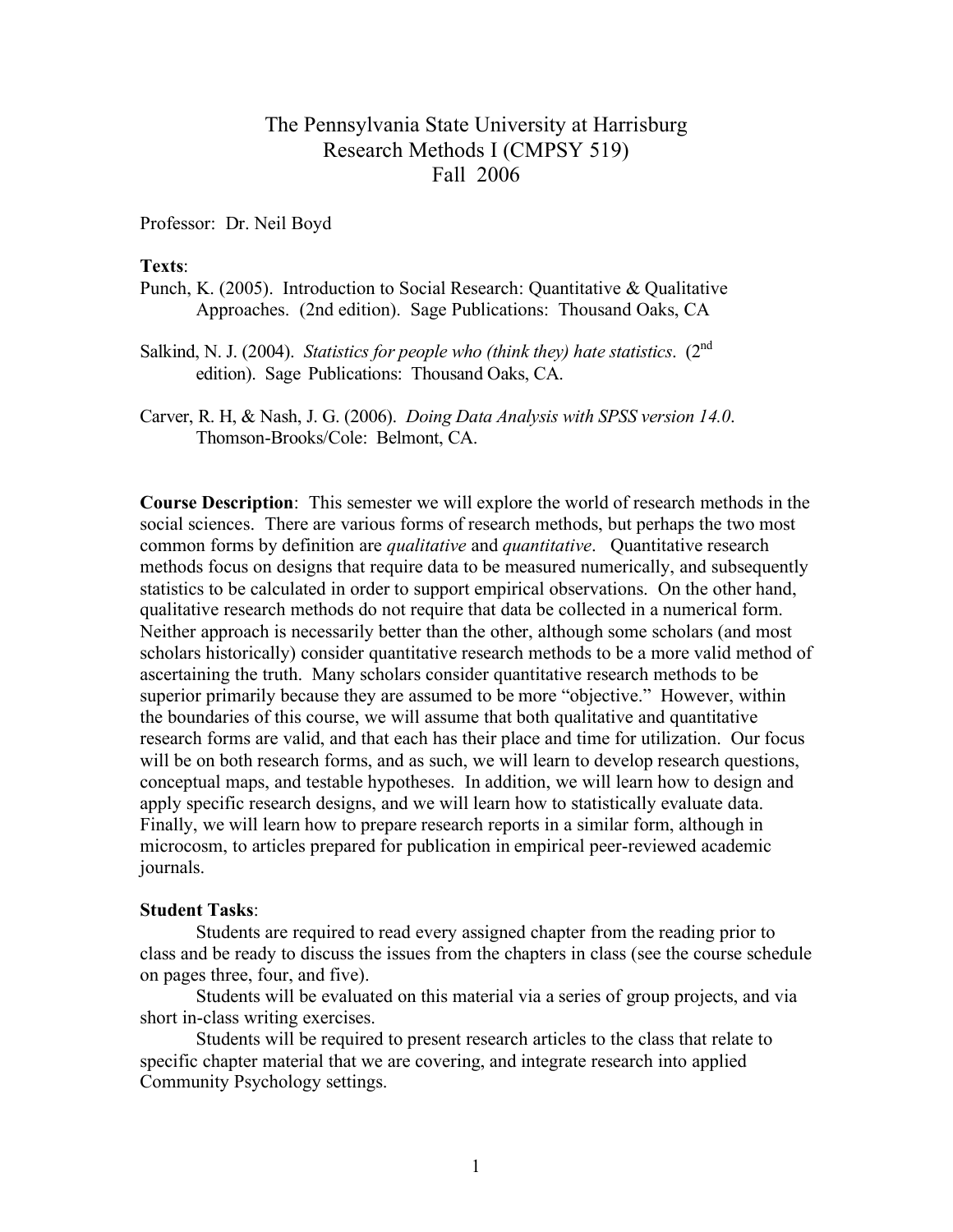Beyond the general learning of the content of research methods, students will be required to create a research project that will require several steps including: (1) finding a topic of interest, (2) conducting a literature review, (3) creating a research question, (4) developing testable hypotheses, (5) designing a research study, (6) implementing a research study, (7) statistically analyzing the data from the study, and (8) writing a research report. The class will work on all phases of the research project collaboratively in consultation with Dr. Boyd. Individual student research reports will conform to the A.P.A. style.

**Attendance**: Attendance for this class is imperative given the nature of our process, and thus attendance will be collected during the term. If a student misses more than 1 class a letter grade deduction will be assigned. For each successive class that is missed an additional letter grade deduction will be assigned. In addition, each student is required to actively participate, and share your knowledge with the professor and other classmates.

| <b>GRADING:</b> | Group Projects:                | $40\%$ |
|-----------------|--------------------------------|--------|
|                 | Group Article Presentation:    | $10\%$ |
|                 | In-class writing assignments:  | 20%    |
|                 | Group Research Project/Report: | $30\%$ |

### Academic Integrity

Students are required to uphold academic integrity in all courses at Penn State University. In short, students are not allowed to cheat or plagiarize any work. **Please see the policy at : http://www.psu.edu/bsed/integrity.pdf**

Also, please see the academic integrity policy at: http://www.psu.edu/dept/ufs/policies/47-00.html#49-20

And, see the academic integrity procedure at: http://www.psu.edu/dept/oue/aappm/G-9.html

## **Notice Regarding Classroom Accommodations**

It is Penn State's policy not to discriminate against qualified students with documented disabilities in its educational programs. If you have a disability related need for modifications in this course, contact your instructor and the Disability Service Coordinator in the Student Assistance Center (W117, Olmsted, ext. 6024). Instructors should be notified during the first week of classes.

Grading Scale

 $94+=A$ ,  $90-93.5=A$ -,  $87.7-89.9=B+$ ,  $83.33-87.6=B$ ,  $80-83.32=B$ -,  $77-79.9$  $= C^{+}$ , 70-76.9 = C, 60-69.9 = D, Below 60 = F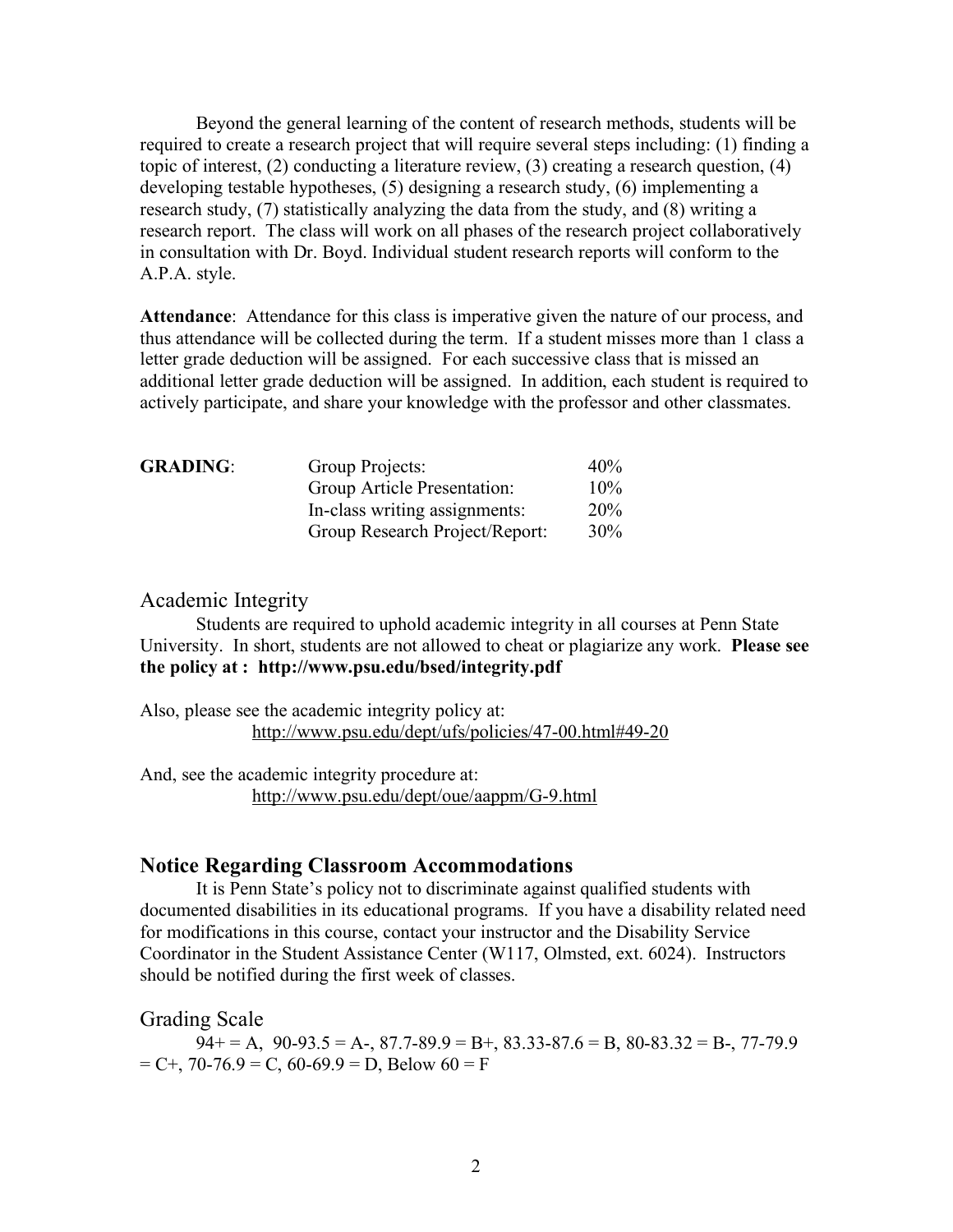# **Semester Schedule**

 $(S)$  = Salkind  $(CN)$  = Carver & Nash  $(P)$ = Punch

| Week 1<br>(Sept 7 <sup>th</sup> ) | Introduction; Review Syllabus<br>Data Types, Frequency and Relative Frequency Distributions<br>Introduction to SPSS<br><b>Read:</b> Chapters 1 and 4 $(S)$<br><b>Complete:</b> Sessions 1 and 2 (CN) |
|-----------------------------------|------------------------------------------------------------------------------------------------------------------------------------------------------------------------------------------------------|
| Week 2<br>(Sept $14^{th}$ )       | Measures of Central Tendency & Variability<br><b>Read:</b> Chapter $2 \& 3 (S)$<br><b>Complete:</b> Sessions $3 & 4$ (CN)                                                                            |
| Week 3<br>(Sept $21^{th}$ )       | Distributions, Percentiles, and Z-Scores<br><b>Read:</b> Chapter $7(S)$<br>Begin Hypothesis Testing<br><b>Read:</b> Chapter $6(S)$<br>Chapter $8(S)$                                                 |

| Week 4<br>(Sept 28 <sup>th</sup> ) | Correlation<br><b>Read:</b> Chapter 5 and 13 (S)<br><b>Complete:</b> Session 5 (CN)                           |
|------------------------------------|---------------------------------------------------------------------------------------------------------------|
|                                    | <b>Linear Regression</b><br><b>Read:</b> Chapter $14(S)$<br><b>Complete:</b> Sessions $15 \& 16 \text{ (CN)}$ |
|                                    | Multiple Regression<br><b>Read</b> : pp. 255-256 (S) & Chapter 17 (S)<br><b>Complete:</b> Session 17 (CN)     |
| Week 5<br>(Oct 5 <sup>th</sup> )   | Begin T-testing<br><b>Read:</b> Chapters $9 < 10$ (S)<br><b>Complete:</b> Sessions 11 & 12 (CN)               |
|                                    | Analysis of Variance<br><b>Read:</b> Chapter 11 (S) and p. 298 (S)<br><b>Complete:</b> Session 13 (CN)        |
|                                    | Non-Parametric tests – Chi Square                                                                             |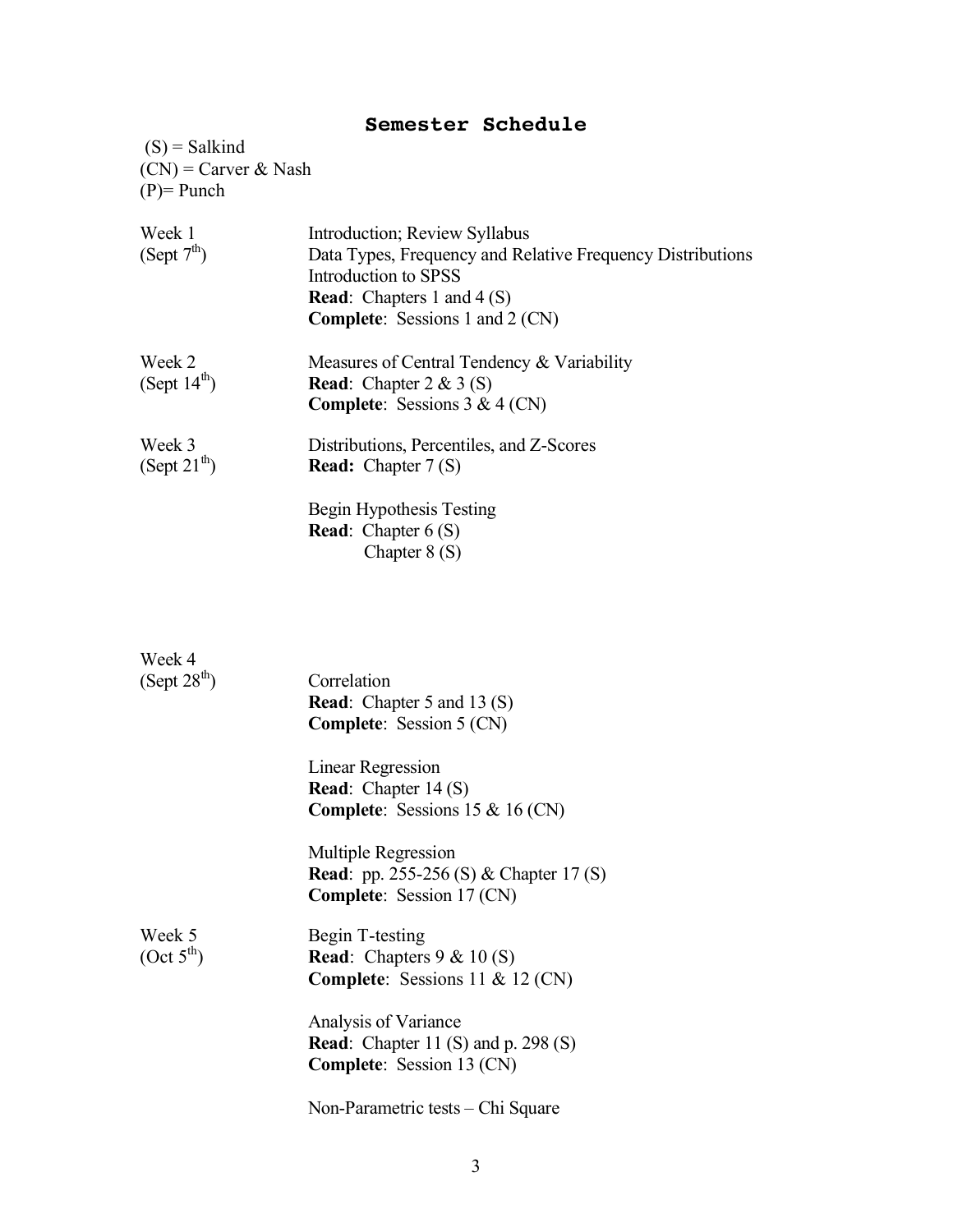|                                        | <b>Read:</b> Chapter $15(S)$<br><b>Complete:</b> Session 20 (CN)                                                                                       |
|----------------------------------------|--------------------------------------------------------------------------------------------------------------------------------------------------------|
| Week 6<br>(Oct 12 <sup>th</sup> )      | Introduction $(P)$<br>Why a handbook of Applied Social Research (BR)<br>Applied Research Design: A Practical Approach<br>Read: Preface & Chapter 1 (P) |
|                                        | Some Central Issues<br><b>Read:</b> Chapter $2(P)$                                                                                                     |
|                                        | <b>Research Questions</b><br><b>Read:</b> Chapter $3(P)$                                                                                               |
| Week 7<br>(Oct 19 <sup>th</sup> )      | From Research Questions to Data<br><b>Read:</b> Chapter $4(P)$                                                                                         |
|                                        | <b>Quantitative Research Design</b><br><b>Read:</b> Chapter $5(P)$                                                                                     |
| Week 8                                 | Collecting Quantitative Data                                                                                                                           |
| (Oct 26 <sup>th</sup> )                | <b>Read:</b> Chapter $6(P)$<br>The Analysis of Quantitative Data<br><b>Read:</b> Chapter $7(P)$                                                        |
| Week 9<br>$($ Nov $2nd)$               | Design in Qualitative Research<br><b>Read:</b> Chapter $8(P)$                                                                                          |
|                                        | <b>Collecting Qualitative Data</b><br><b>Read:</b> Chapter $9(P)$                                                                                      |
| Week 10<br>$($ Nov 9 <sup>th</sup> $)$ | The Analysis of Qualitative Data<br><b>Read:</b> Chapter $10(P)$                                                                                       |
|                                        | Mixed Methods and Evaluative Criteria<br><b>Read:</b> Chapter 11 (P)                                                                                   |
| Week 11<br>(Nov $16^{th}$ )            | Designing a Study                                                                                                                                      |
| Week 12                                | Designing a Study & Running of the Study                                                                                                               |